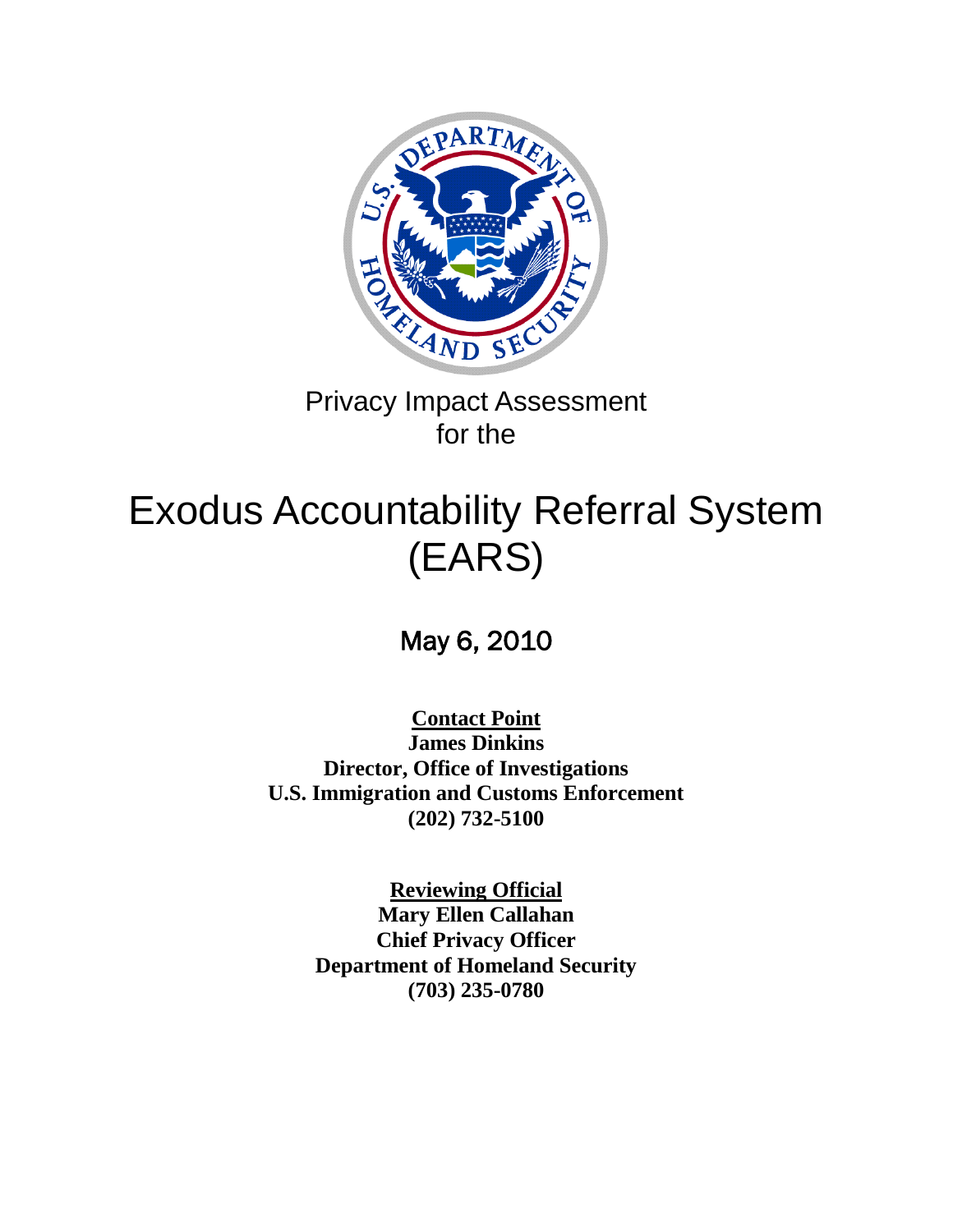

## **Abstract**

In order to enforce U.S. federal export control laws, U.S. Immigration and Customs Enforcement (ICE) and U.S. Customs and Border Protection require information from federal regulatory agencies that grant export licenses on controlled items, specifically whether a license is required and whether a license has been granted. The ICE Exodus Command Center operates the Exodus Accountability Referral System, an ICE database that initiates, tracks, and manages requests to regulatory agencies for this information. The purpose of this Privacy Impact Assessment (PIA) is to document the system's collection and use of personally identifiable information (PII).

#### **Overview**

The Exodus Accountability Referral System (EARS) is owned by the ICE Office of Investigations. EARS is an intranet-based tool that supports efforts by ICE and U.S. Customs and Border Protection (CBP) to enforce U.S. federal export control laws, including the Arms Export Control Act and the Export Administration Act. Only ICE and CBP personnel have direct access to EARS.

Many commodities and services<sup>1</sup> require licenses in order to be exported from the United States. The authority to license the export of these commodities and services rests with a number of federal regulatory agencies, such as the Department of State's Directorate of Defense Trade Controls, which licenses military use items such as missile systems and grenades and the Commerce Department's Bureau of Industry and Security which licenses dual use items such as civilian aircraft and tooling machines. Criminal enforcement of violations of these export laws falls primarily to ICE and CBP. ICE special agents initiate criminal investigations into possible export violations, as well as make arrests and obtain indictments for export-related criminal violations. In addition, ICE and CBP conduct thousands of seizures of arms, military weaponry, and other sensitive commodities related to illegal export schemes. These efforts significantly contribute to preventing sensitive U.S. technologies and weapons from reaching the hands of terrorists, hostile countries, and violent criminal organizations.

During the course of law enforcement investigations or border enforcement activities, ICE agents and CBP officers may identify potential violations of U.S. export control laws. To determine whether the export of a particular commodity, service, or brokering activity<sup>2</sup> is controlled, ICE and CBP must consult with the relevant federal regulatory agency (hereafter, licensing agency). Those agencies will advise whether the commodity, service or brokering activity at issue is "export controlled" (i.e., whether an

<sup>&</sup>lt;sup>1</sup> "Services" is defined as the furnishing of assistance (including training) to foreign persons, whether in the United States or abroad in the design, development, engineering, manufacture, production, assembly, testing, repair, maintenance, modification, operation, demilitarization, destruction, processing or use of licensable for export commodities. An example of a service that would require an export license is providing maintenance, design, or training support for an export controlled commodity such as a missile system.

<sup>&</sup>lt;sup>2</sup> Brokering activity" is defined as acting as a broker and includes the financing, transportation, freight forwarding, or taking of any other action that facilitates the manufacture, export, or import of a defense article or defense service, irrespective of its origin.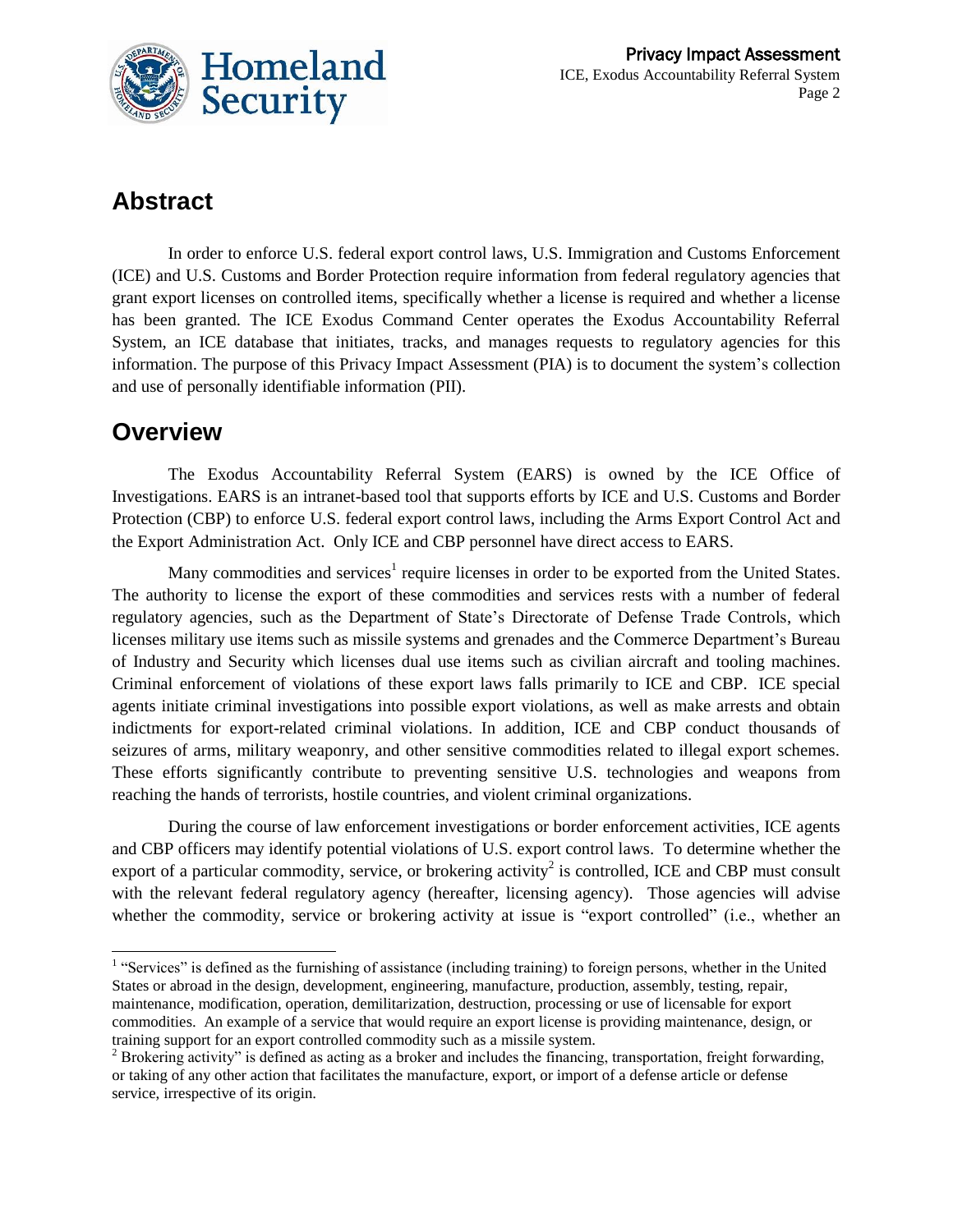

export license is required), and whether a license has been granted. ICE and CBP request this information from licensing agencies using EARS to initiate, track, and manage the request. These requests for information are called referrals.

An ICE agent or CBP officer creates a referral by entering information into EARS about the commodity, service, or brokering activity in question along with identifying information about the Principal Party in Interest, which is typically a business entity or individual who is a registered importer, exporter, or broker. Then a manager in the ICE Exodus Control Center (ECC) must review and approve the referral in EARS. ECC personnel will print out the approved referral from EARS and send to the licensing agency in paper form or will email it in electronic form. The EARS database assigns a unique identifier to each referral for tracking purposes.

The licensing agencies that receive referrals through EARS are:

- $\bullet$ Department of State (DOS) Directorate of Defense Trade Controls - Controls exports of single-use military components and services
- Department of the Treasury Office of Foreign Assets Control Administers embargoes and sanctions (Iranian embargo)
- $\bullet$ Department of Commerce (DOC) Bureau of Industry and Security - Controls exports of dual-use components (dual-use components are items that have both military and civilian uses)
- Department of Justice (DOJ) Bureau of Alcohol Tobacco, Firearms and Explosives (ATF) - Controls imports of firearms
- Department of Energy (DOE) Nuclear Regulatory Commission (NRC) Controls exports of goods used in nuclear reactors

The most common types of referrals are:

- $\bullet$ **License Determination**. This is a request for a determination by the licensing agency as to whether an export of a commodity or service would require a license.
- **License History**. This is a request for information on whether a particular individual or  $\bullet$ company has registered or obtained any licenses from a licensing agency.
- **License Verification**. This is a request for a check on a particular license number to determine if it is valid, expired, or counterfeit.
- **Government Jurisdiction**. This initiates a review by licensing agencies of a particular  $\bullet$ commodity or service in cases where a commodity or service may be subject to the authority or jurisdiction of more than one licensing agency. The licensing agencies will make a final determination about which agency has ultimate jurisdiction.
- **Pre-trial and Trial Certification**. This is a request for an in-depth examination by the  $\bullet$ licensing agency of a commodity, service, or brokering activity to verify the agencies jurisdiction prior to an indictment, plea agreement, or judicial proceeding. Pre-trial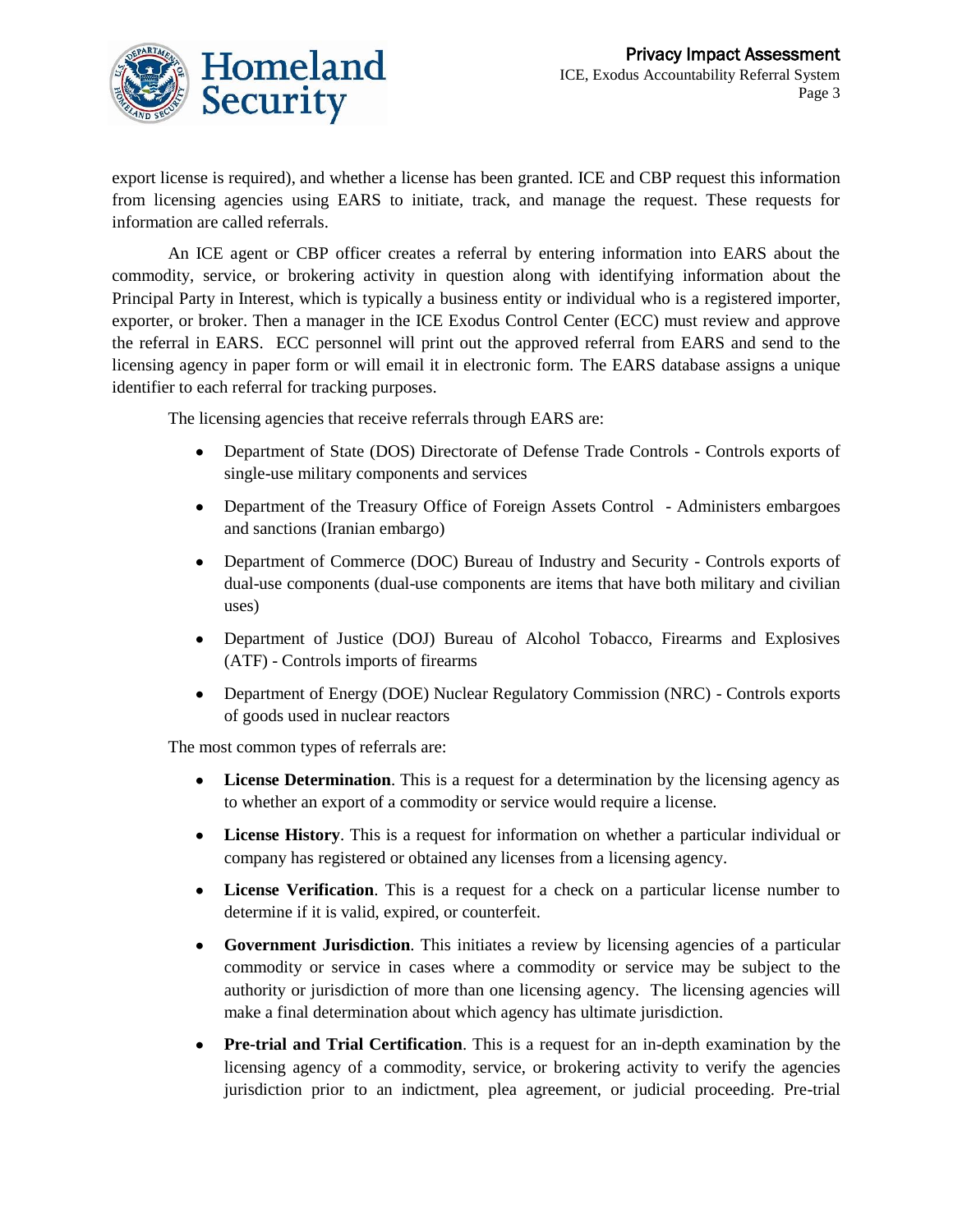

Certifications verify whether a commodity, service or brokering activity is within the jurisdiction of the International Traffic in Arms Regulations and the Arms Export Control Act,<sup>3</sup> while Trial Certifications involve a DOS Directorate of Defense Trade Controls commodity that reaches the stage of a trial and has an actual trial date.

Licensing agencies send responses to the ECC by mail, fax, or email. ECC personnel scan and upload the responses into EARS with the information received from licensing agencies, including the agencies' determinations on whether or not an item in question is controlled and, if so, under what authority and on the existence or histories of licenses. ECC personnel perform these tasks for both ICE and CBP EARS matters. Information about or responses to EARS referrals are also captured in the TECS system.<sup>4</sup> ICE agents include this information in their reports of investigation (ROIs), which are saved to the ICE case management system within  $TECS$ <sup>5</sup> CBP officers include this information in the narrative section of the seizure report they file in TECS. Paper copies of the responses are most often kept in the investigation or seizure file. The responses from the licensing agencies may be used as evidence in court procedures and become part of court records.

EARS data includes contact and identification information about ICE agents, CBP officers and other ECC personnel, information pertaining to the various types of referrals described above, descriptive and technical information on export items, as well as information about suspected violators (hereafter, "Principal Party in Interest") in question.

For access to EARS, authorized personnel must first establish a user account, as well as provide identification and contact information, such as name telephone number(s), email address, and office/port location. All users access EARS through the Visual Investigation and Intelligence System (VIIS), a portal through which ICE personnel can access various investigative software applications. This system provides user profile management and requires users to read and acknowledge the rules of behavior for systems linked to VIIS, such as EARS. Once users log in to VIIS, they are able to access EARS without an additional login.

Only ICE Special Agents and CBP Officers, System Administrators, and ECC Program Managers have access to EARS. Only ECC Program Managers and the agent or officer requesting information have full read/write access to the information related to a specific referral in EARS. ICE and CBP users have a "view only" option for closed referrals that they may use to view records when conducting criminal investigations and inspections. EARS does not interface with any other information systems.

 $\overline{a}$ 

 $3$  [Arms Export Control Act,](http://www.pmddtc.state.gov/regulations_laws/aeca.html) 22 U.S.C. § 2778 (2009)[; International Traffic in Arms Regulations,](http://www.pmddtc.state.gov/regulations_laws/itar_official.html) 22 C.F.R. §§ 120 – 130 (2009).

<sup>4</sup> *See* DHS/CBP-011 TECS System of Records Notice, Dec. 19, 2008, 73 FR 77778.

<sup>&</sup>lt;sup>5</sup> ICE's investigative case records are maintained in the TECS system, but are covered by a separate Privacy Act System of Records Notice. *See* DHS/ICE-009 External Investigations System of Records Notice, Jan. 5, 2010, 75 FR 404.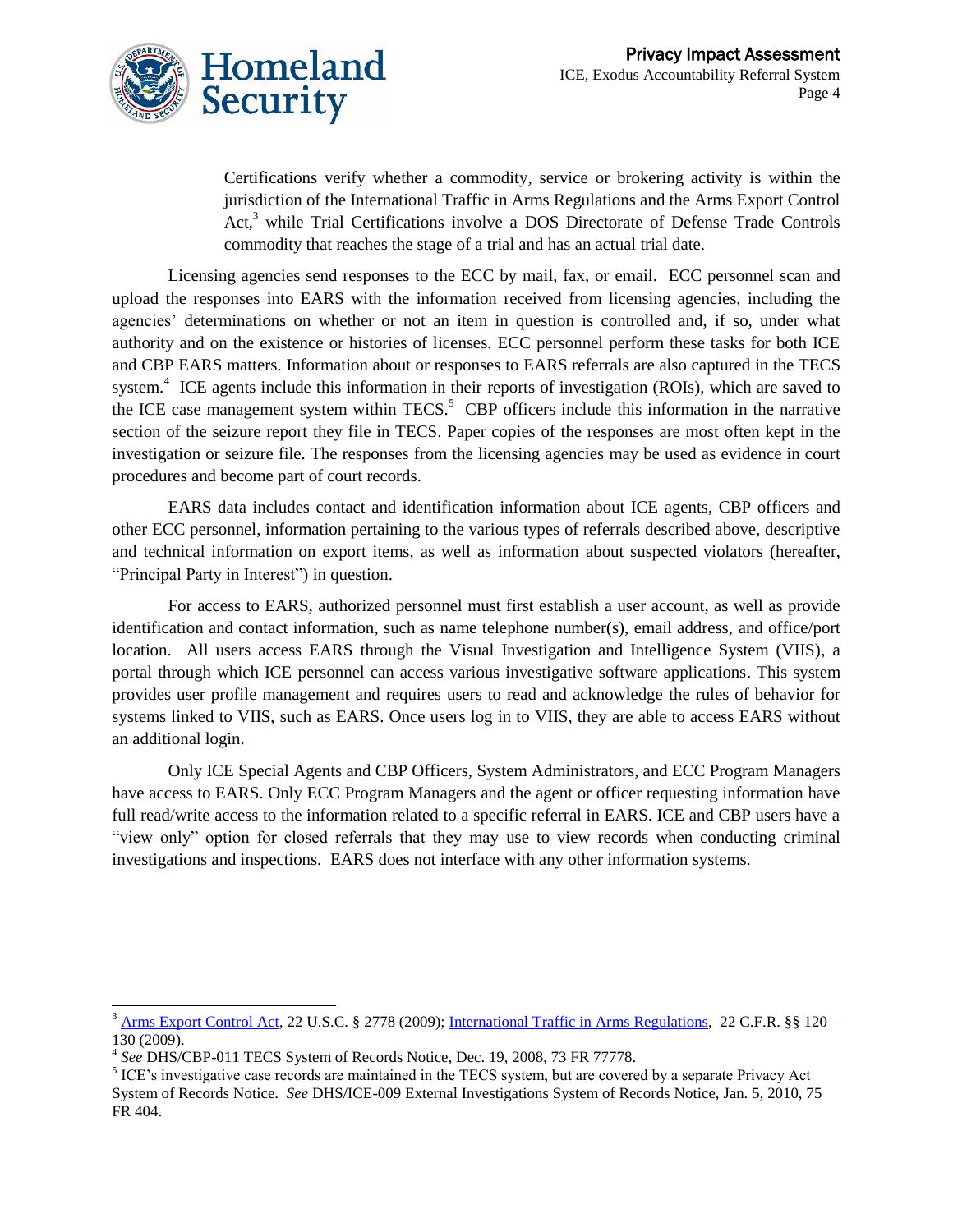

## **Section 1.0 Characterization of the Information**

#### **1.1 What information is collected, used, disseminated, or maintained in the system?**

EARS collects and maintains PII about individuals who are the Principal Party in Interest into possible criminal violations of U.S. federal export control laws. The PII includes name, address, country of import, license type and number, and type of Principal Party in Interest. License type and number references various license classifications issued by the regulatory agencies. Each regulatory agency has different license types and its own numbering set that reference a particular type of export item. License types can refer to whether an export license is permanent or temporary, cleared for exporting classified or unclassified items or technical data, controlled substances, and other types of export items. The Principal Party in Interest type refers to whether the party is an exporter, manufacturer, or target of the investigation.

EARS also collects and maintains information about the referral including type of request, date of request, associated case number and/or CBP violation code, type of transaction, previously submitted referral number(s), item or commodity (description, technical data, specifications, photographs), destination country, regulatory agency to which the referral is directed, agency determination, determination received date, and U.S. Munitions List category (if any).

Licensing agencies that receive EARS requests send paper or email responses to the ICE ECC, which are uploaded into EARS. Depending upon the type of request, responses may include agencies' determinations on whether or not an item in question is controlled and, if so, under what authority, whether a license is required, the license numbers of existing licenses or past licenses, the U.S. Munitions List category (if applicable), and licensing officer name and title. This information is scanned by ICE ECC personnel and entered into EARS. In addition, EARS collects and maintains information about criminal or civil actions that result from the associated investigation or inquiry, including search warrant date, grand jury date, indictment date, plea date, conviction date, disbarment/sanction date and monetary penalty.

EARS collects and maintains contact information for ICE agents/CBP officers, Licensing Officers, and U.S. Attorneys involved or related to the investigation or inquiry. The collected information consists of name, title, agency, office location, office code, e-mail address, cell/pager number, office telephone and facsimile number. EARS collects and maintains user account information on ICE and CBP personnel consisting of username, name, telephone number, cell/pager number, e-mail address, office code and location and assigned user role.

Finally, EARS has the capability to produce a variety of summary reports for use by management, such as the number of requests for information submitted to licensing agencies, types of requests, and the number of requests that are pending a decision. These reports are used for internal management and statistical purposes only.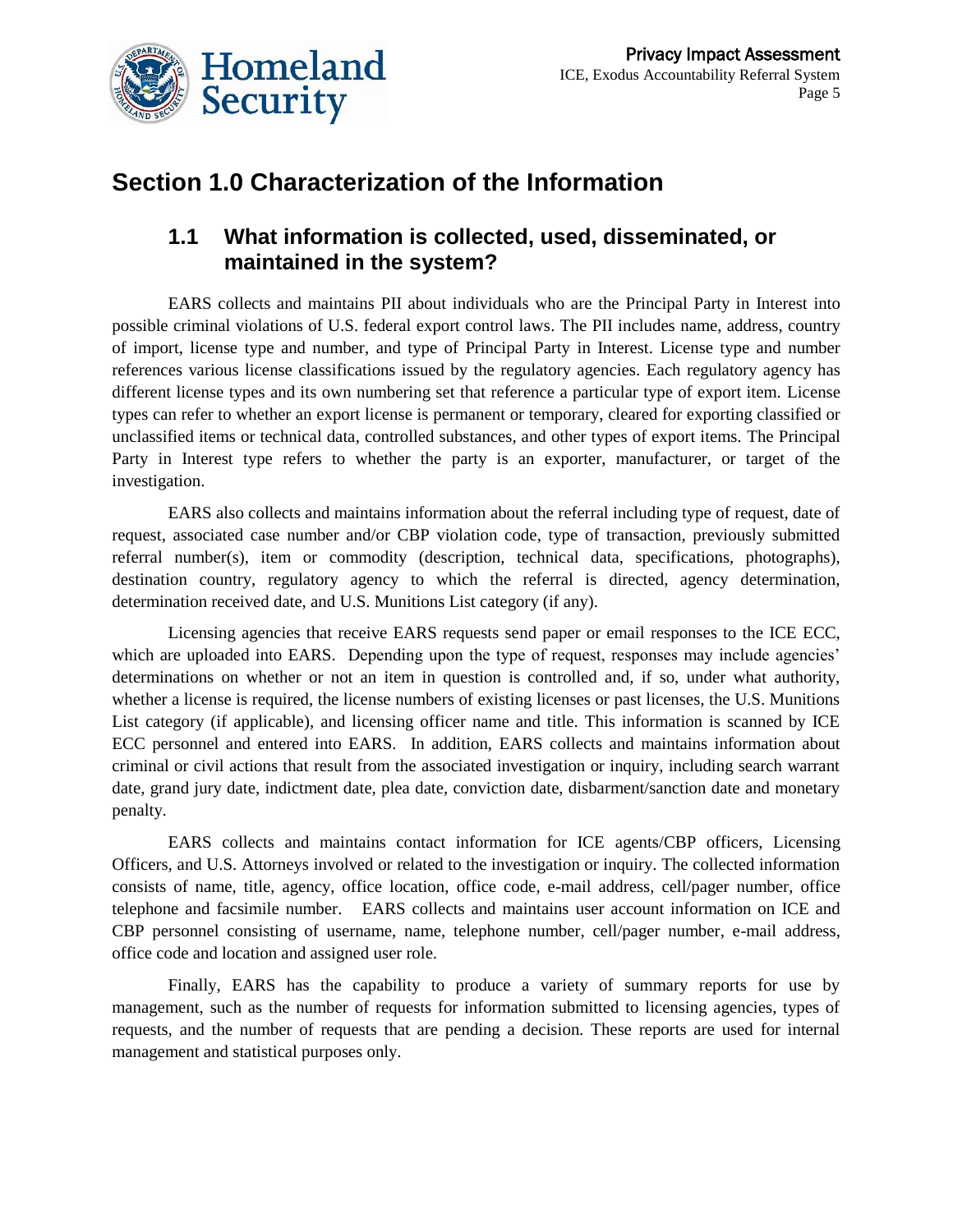

#### **1.2 What are the sources of the information in the system?**

ICE agents and CBP officers gather information on items or commodities and suspected violators during the course of law enforcement investigations or law enforcement activities at ports of entry. Commodity information includes but is not limited to technical data, specifications, photographs of the item, and manufacturer's certification forms. This information is usually obtained directly from a manufacturer or through Internet searches by agents or officers. ICE and CBP obtain relevant information from a number of other sources, such as business records and publicly available information from the Internet, to develop sufficient knowledge of the pertinent transaction, commodity, business entity or individual. This information is used by the licensing agencies to check against their records to determine if the Principal Party in Interest has the proper license/authorization to conduct the export activity in question.

Federal licensing agencies that receive EARS referrals provide information based on their internal records on determinations on the need for licenses and information on licenses and licensing history in response to EARS referrals from ICE. Responses from the licensing agencies are scanned and uploaded into EARS by ICE ECC personnel for review by the requesting ICE agent and/or CBP officer.

EARS itself is the source of statistical reports generated by the system.

#### **1.3 Why is the information being collected, used, disseminated, or maintained?**

ICE and CBP use the information that is collected through EARS to aid investigations and inquiries into criminal violations of U.S. federal export control laws. The data entered into EARS allows agents/officers to send queries to the federal agencies that grant licenses to importers, exporters, and brokers to determine if a license if required, if a license has been granted and is valid, and to determine and verify which agency has jurisdiction over violations.

Information on license determinations and commodities that is maintained in EARS on past referrals is used by agents and officers to provide background information and prior history for current investigations and inspections.

#### **1.4 How is the information collected?**

ICE agents and CBP officers directly collect commodity and/or a Principal Party in Interest information. ICE agents and CBP officers gather information during the course of law enforcement investigations or law enforcement activities at ports of entry. Information may also be obtained from source reports, public websites regarding technical specifications of certain export items, analysis and evaluation techniques, and other law enforcement methods performed. Correspondence on referrals/requests is received from the regulatory agencies in paper form. ECC personnel scan and upload those responses into EARS.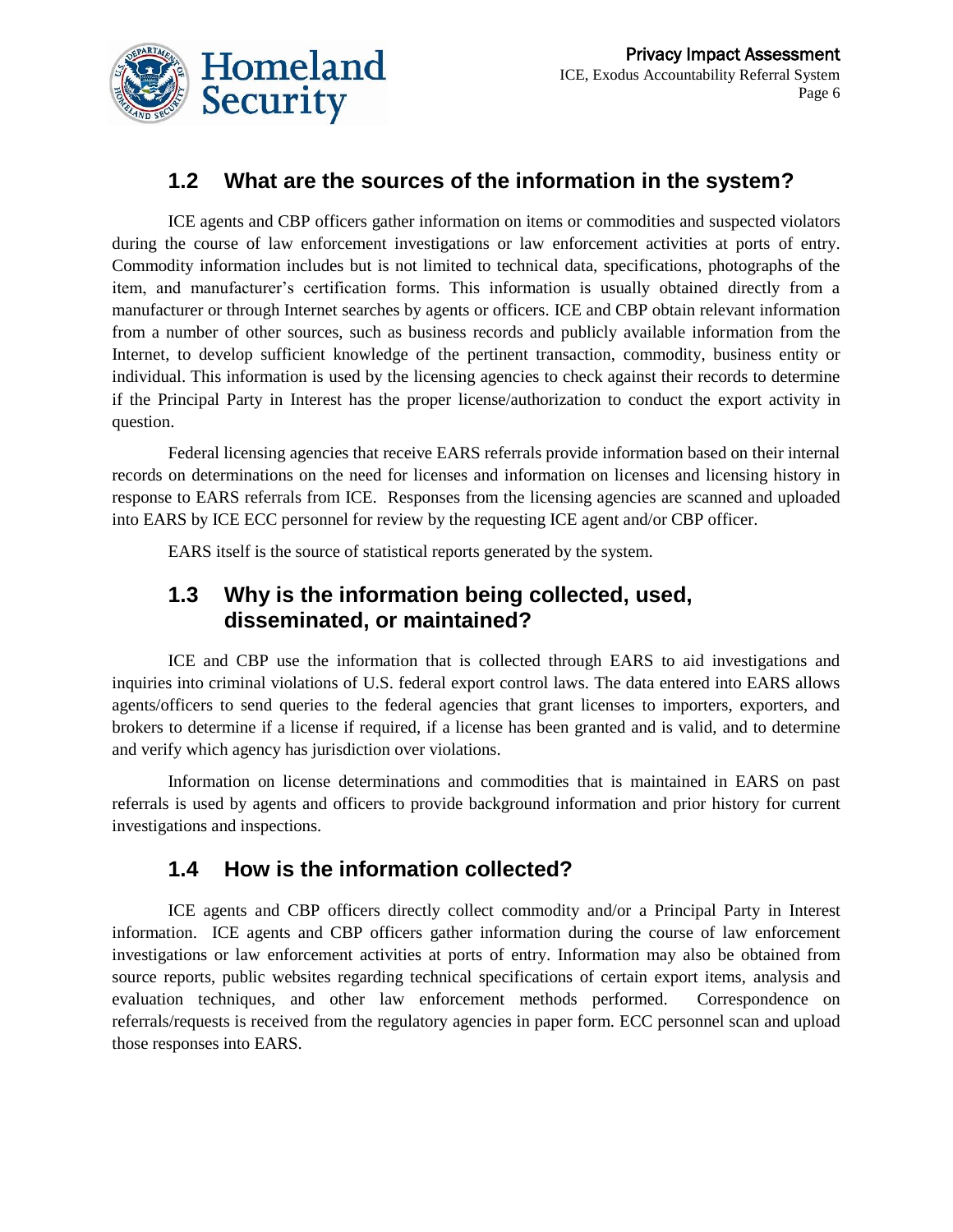

#### **1.5 How will the information be checked for accuracy?**

As federal law enforcement officers, ICE agents and CBP officers are trained to fully check all original data sources and further investigate or inquire to resolve any anomalies that are detected. Standard operating procedures for ICE agents emphasize the importance of verifying information that is obtained during the course of an investigation. Information from a referral is provided by a federal regulatory agency.

The information that is provided to ICE by the licensing agencies in response to an EARS referral is obtained or maintained by those agencies under specific legislative authority. The original data collector is responsible for maintaining and checking the accuracy of its own data and has various means to do so.

#### **1.6 What specific legal authorities, arrangements, and/or agreements defined the collection of information?**

The legal authorities that authorize the collection of information are the primary federal export control laws enforced by ICE and CBP, specifically the Arms Export Control Act (22 U.S.C. § 2778), the Export Administration Act (50 U.S.C. § 2410), the International Emergency Economic Powers Act (50 U.S.C. § 1701), and the Smuggling of Goods from the United States (18 U.S.C. § 554). ICE and CBP law enforcement personnel are authorized to enforce these laws pursuant to 22 C.F.R. § 127.4.

#### **1.7 Privacy Impact Analysis: Given the amount and type of data collected, discuss the privacy risks identified and how they were mitigated.**

**Privacy Risk:** There is a risk that the information collected could be misused and or accessed by unauthorized persons.

**Mitigation:** The data collected and maintained in EARS is collected in the course of normal investigative and inspectional duties. Standard access controls are in place to prevent misuse of the system and only authorized ICE and CBP personnel have access. EARS system users are assigned individual user IDs and passwords and the system is only available via a DHS local area network. Management controls are in place to ensure that only complete and necessary inquiries are sent to the responsible federal regulatory agency(ies) that grant licenses.

**Privacy Risk:** There is a potential risk for a lack of accurate and complete information collected and maintained.

**Mitigation:** The ECC Program Manager must review and approve each new referral before it is submitted to the responsible licensing agency. This helps to ensure the referrals are complete and contain the necessary information. While EARS referrals support ICE investigations and CBP inquiries, they are only one component of a complete criminal investigation. ICE agents fully investigate suspected criminal violations of federal export control laws to ensure they have complete information before taking any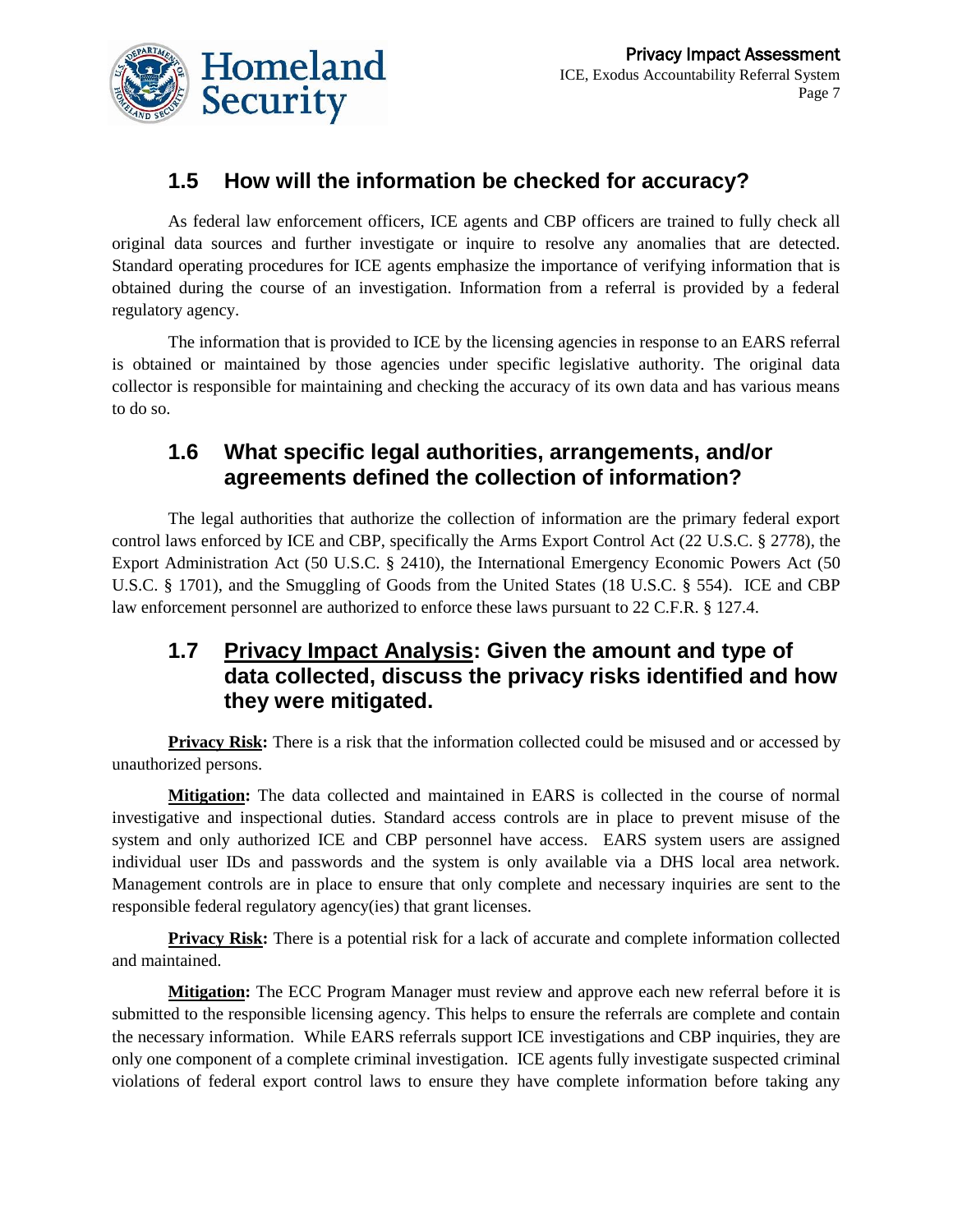

action against an individual or entity. Information that is used against any individual or entity in court is subject to challenge for accuracy and completeness under the rules of evidence and due process standards.

## **Section 2.0 Uses of the Information**

*The following questions are intended to delineate clearly the use of information and the accuracy of the data being used.* 

#### **2.1 Describe all the uses of information.**

ICE uses information in EARS to support efforts to determine whether an export commodity, service, or brokering activity is controlled and requires authorization from the U.S. Government licensing agencies, whether or not an authorization or export license has been granted, as well as to verify the license history of an individual or an organization. EARS information is also used to support other referrals detailed in the Overview section. These referrals assist in effectively carrying out criminal investigatory and enforcement activity aimed at addressing export-related criminal violations. A closed referral can be accessed by users as a "read only" file for use as guidance and provide assistance in continuing investigations and inspections.

ICE agents and CBP officers use EARS information to request and verify certain information about commodities/services and groups of exporters to determine if further inspection and investigation are necessary. U.S. Government licensing agencies use EARS information to retrieve and verify requested information by ICE and/or CBP and to provide agents with a determination about export items and or activity in question. Finally, the Department of Justice uses information from EARS to prosecute violations of U.S. federal export control laws.

#### **2.2 What types of tools are used to analyze data and what type of data may be produced?**

The EARS system includes several methods of querying system information including: queries based on fixed fields, free-text matrix search, and statistical reports. Statistical reports are pre-defined, standardized reports that return the number of referrals submitted, referral type, to which agency the referral was submitted, and whether ICE or CBP submitted the referral. The statistical reports can identify patterns in the types of EARS referrals in process based on report counts by the various groupings listed above. These reports are used for management purposes.

The fixed-field query and free-text matrix search allows users to search for specific referrals. The fixed-field query allows users to enter specific criteria to return a set of referrals that match the criteria entered such as date, office, and referral number. An advanced search can be conducted by submitting a word, phrase, or part number into a free text field which will search all referral fields for matches. By doing this, the user can find previous referrals and utilize them as a reference or guidance in an investigation or inspection. Users must still submit a determination for their current item as laws can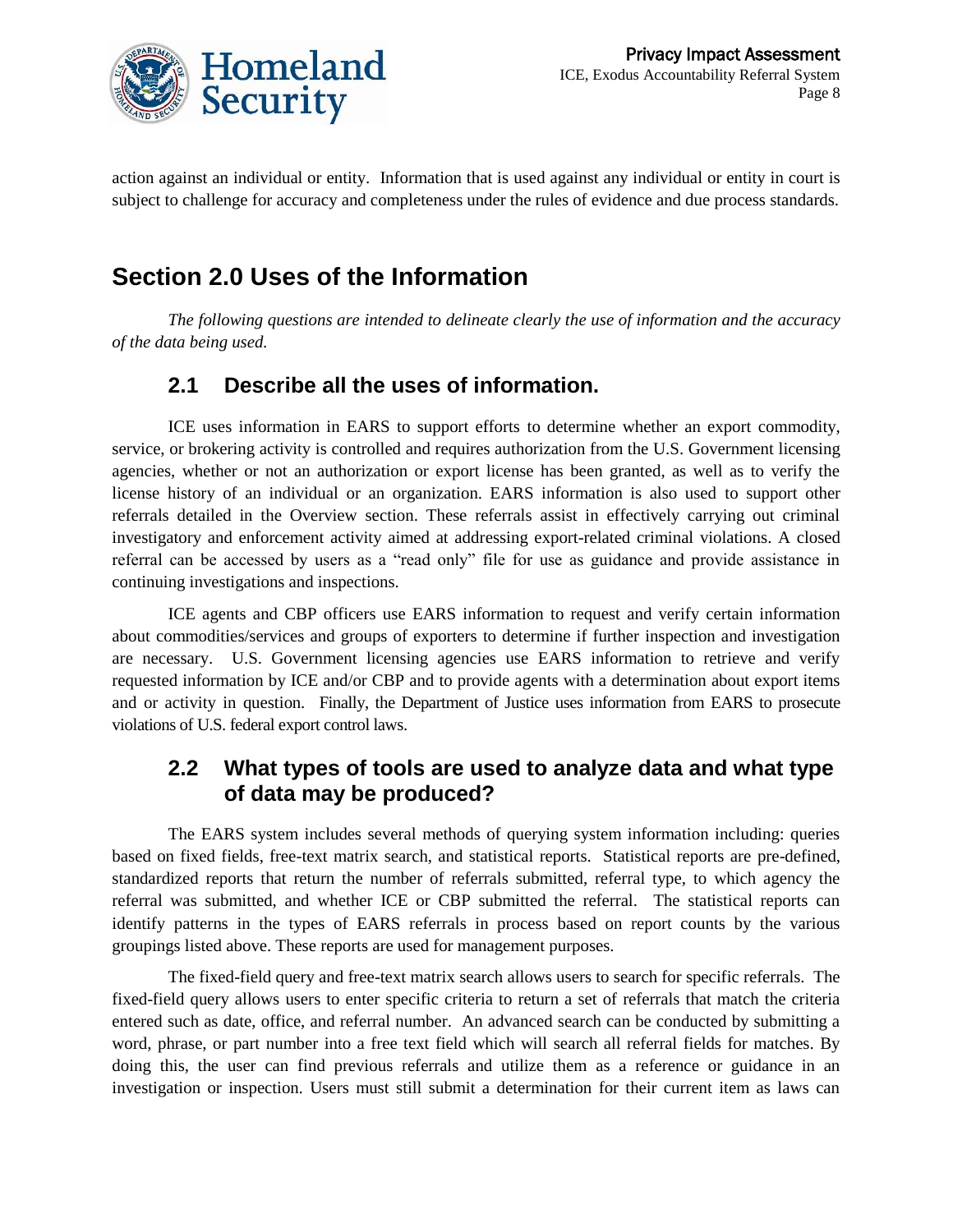

change. The EARS system does not include functions for identifying further technical analysis beyond the capabilities already enumerated. EARS has no capability to do data analysis or identify non-obvious relationships.

A report can be generated and will show the number of referrals submitted, referral type, to which agency the referral was sent, and whether ICE or CBP submitted the referral.

#### **2.3 If the system uses commercial or publicly available data please explain why and how it is used.**

The Internet is used to access publicly available information that may be available, such as specifications for commodities and services. Information regarding specifications for commodities and services, obtained on the Internet, may be uploaded into EARS. EARS does not otherwise use commercial data.

#### **2.4 Privacy Impact Analysis: Describe any types of controls that may be in place to ensure that information is handled in accordance with the above described uses.**

EARS is hosted on a DHS-controlled network and is only available via ICE's local area network (LAN). EARS must be accessed via the VIIS platform (described in the Overview section) which features rules of behavior for all information accessible through its portal. Policies and procedures are in place to ensure that only authorized users have access to the system. User access is determined by the user's job role and duties. Use is limited to those ICE agents and CBP officers whose job responsibilities require that they have direct access to EARS to submit referrals or research referrals. Additionally, user auditing captures information about user activity that can help identify inappropriate use. These auditing measures are described further in Section 8. Any person who accesses EARS without authorization or who exceeds authorized access or use could be subject to one or more of the following: warning, fine, or loss of employment or imprisonment based on the extent of unauthorized and/or unlawful activity discovered.

# **Section 3.0 Retention**

*The following questions are intended to outline how long information will be retained after the initial collection.*

#### **3.1 What information is retained?**

ICE retains primary EARS records consisting of pre-investigatory, investigatory, and judicial proceedings information regarding export items, commodities and/or licenses, and Principal Parties in Interest. ICE also retains user account management records, summary/statistical management reports, backup files, and audit files.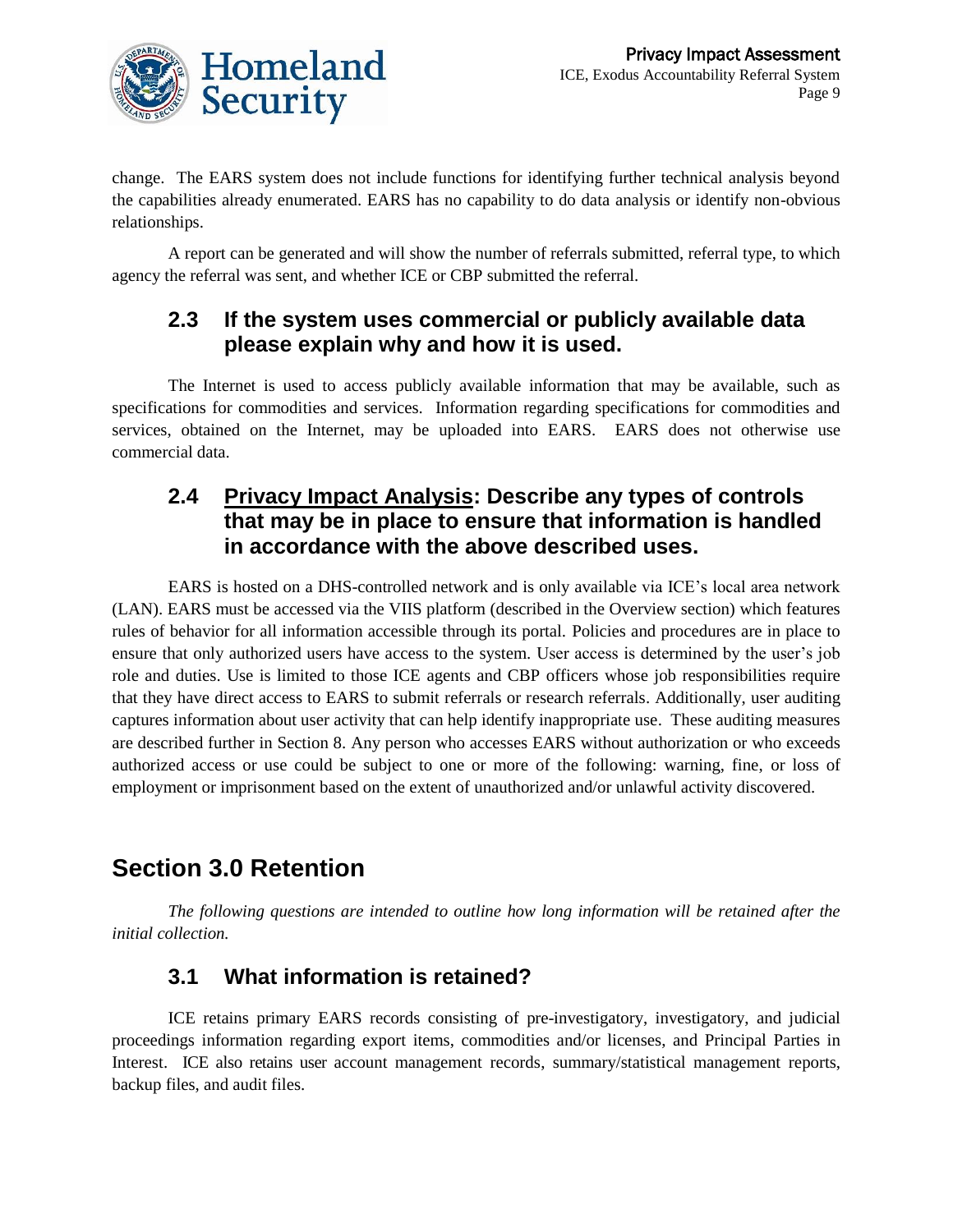

#### **3.2 How long is information retained?**

ICE is in the process of drafting a proposed record retention schedule for the information maintained in EARS. ICE anticipates maintaining primary EARS records for 25 years after the referral is closed (i.e., complete). In addition, ICE is proposing to retain user account management records and audit files for ten (10) years from the user's last date of employment, summary/statistical management reports for 15 years, and backup files for three (3) months.

#### **3.3 Has the retention schedule been approved by the component records officer and the National Archives and Records Administration (NARA)?**

No. ICE is drafting a retention schedule for EARS records that will include the proposed retention periods described above.

#### **3.4 Privacy Impact Analysis: Please discuss the risks associated with the length of time data is retained and how those risks are mitigated.**

**Privacy Risk:** There is a risk that the information collected is retained longer than the time period needed.

**Mitigation:** The retention periods proposed for EARS are appropriate given the law enforcement purpose of the system. ICE and CBP need to retain these records for a sufficient period of time to allow for the data to support ongoing investigations and any criminal prosecution that may ensue, including any judicial appeals. A 25-year retention period for investigatory records is consistent with retention periods at DHS and other Federal agencies for similar records.

## **Section 4.0 Internal Sharing and Disclosure**

*The following questions are intended to define the scope of sharing within the Department of Homeland Security.*

#### **4.1 With which internal organization(s) is the information shared, what information is shared and for what purpose?**

EARS information is shared with CBP officers who work in conjunction with ICE agents to enforce U.S. federal export control laws and require access to the data in EARS to generate referrals for that purpose.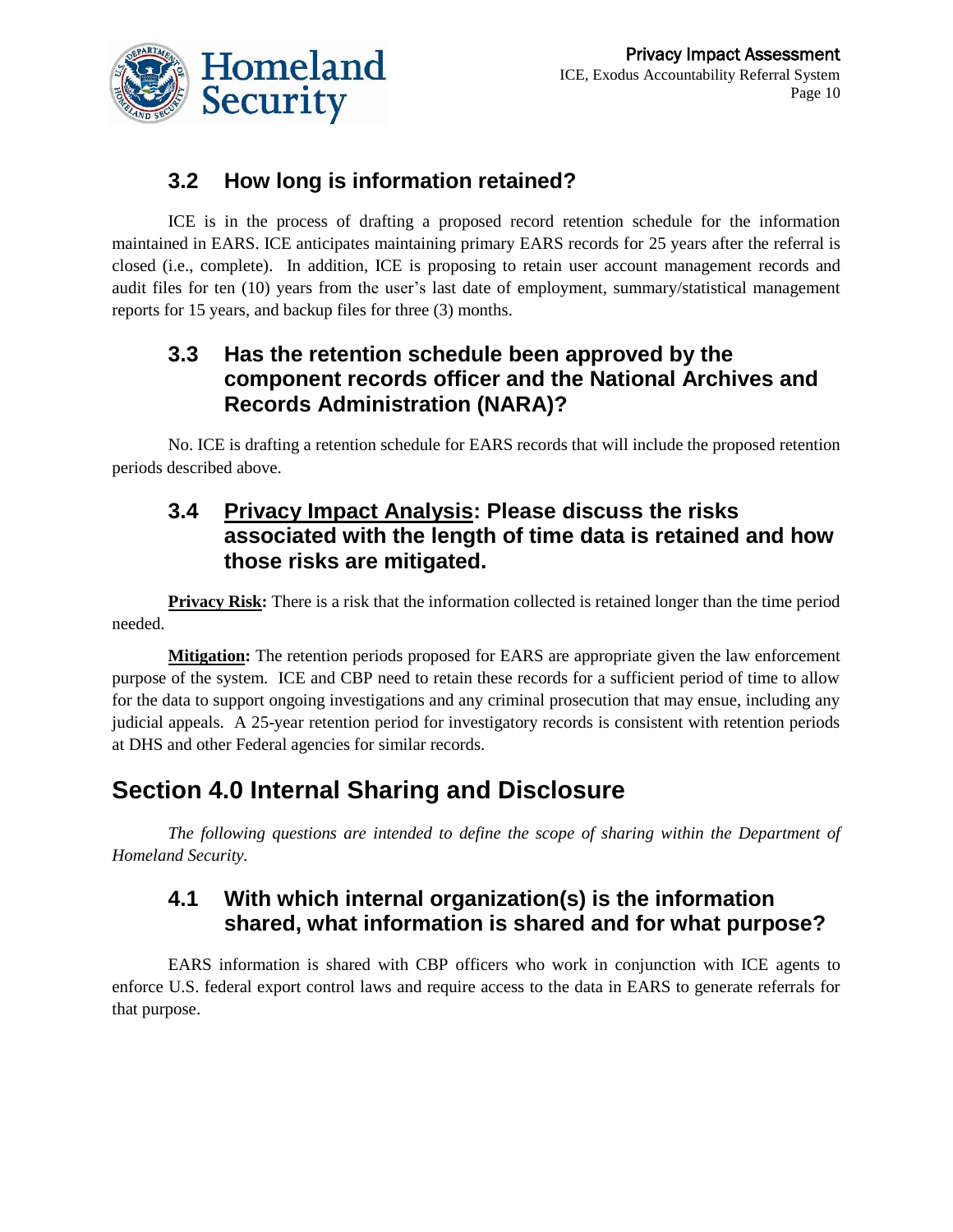

#### **4.2 How is the information transmitted or disclosed?**

CBP officers have direct access to EARS via a secure connection using the CBP Intranet.

#### **4.3 Privacy Impact Analysis: Considering the extent of internal information sharing, discuss the privacy risks associated with the sharing and how they were mitigated.**

**Privacy Risk:** There is a risk of unauthorized access to and the improper usage of EARS information.

**Mitigation:** User actions in the system are recorded and maintained in the audit trail in the system database. Security measures also mitigate this risk; for example, EARS data is encrypted during transfer between the CBP user's computer to the application server. Additionally, user access is based on a user's job role, proper authorization, and a need-to-know. Access to EARS is limited to authorized individuals with a need to access EARS records to perform assigned duties.

## **Section 5.0 External Sharing and Disclosure**

*The following questions are intended to define the content, scope, and authority for information sharing external to DHS which includes Federal, state and local government, and the private sector.*

#### **5.1 With which external organization(s) is the information shared, what information is shared, and for what purpose?**

EARS data is shared with various U.S. Government regulatory agencies that may be queried during the course of an ICE or CBP law enforcement activity to provide information about the licensing status of a particular commodity, service, or brokering activity. These agencies include the Department of State, Directorate of Defense Trade Controls, the Department of Commerce Bureau of Industry and Security, the Department of the Treasury's Office of Foreign Assets Control, the Nuclear Regulatory Commission and the Department of Justice ATF. These agencies receive referrals from the ECC and respond to the ECC with information that is passed forward to the requesting ICE agents and CBP officer.

Information is also provided to technical experts consisting of various scientists and engineers at the Department of Energy (DOE), including the DOE National Labs, for the purpose of conducting technical evaluations and providing technical opinions on various export items and commodities. This normally takes place during the execution of pre-trial and trial certifications as indicated in the Overview section.

Additionally, information is provided to the U.S. Department of Justice to prosecute violations of the U.S. export laws.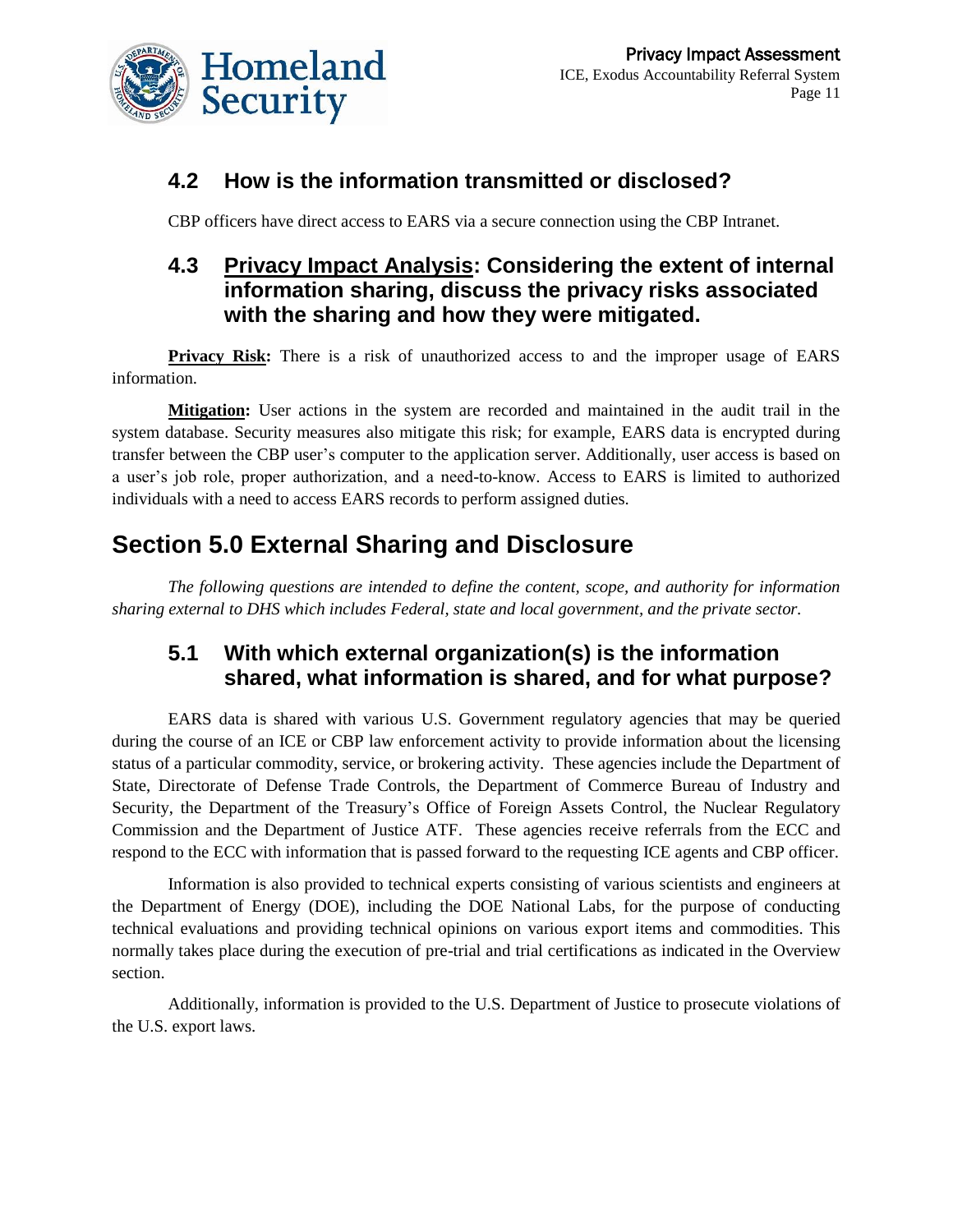

**5.2 Is the sharing of personally identifiable information outside the Department compatible with the original collection? If so, is it covered by an appropriate routine use in a SORN? If so, please describe. If not, please describe under what legal mechanism the program or system is allowed to share the personally identifiable information outside of DHS.**

The sharing described above is compatible with the original purpose for collection, namely to support law enforcement efforts of U.S. federal export control laws by addressing export-related violations. All external sharing falls within the scope of published routine uses in DHS/ICE-009 External Investigations SORN (75 FR 404, Jan. 05, 2010), published in the *Federal Register*.

#### **5.3 How is the information shared outside the Department and what security measures safeguard its transmission?**

External organizations do not have direct access to the EARS system. Referrals are submitted electronically to regulatory/licensing agencies via e-mail or hand delivery for review as needed. E-mails containing PII are encrypted and hand deliveries occur through secure means. There are designated receivers in each agency and established protocols for transmitting and receiving information. This ensures that information is provided to the appropriate, responsible, and intended parties.

#### **5.4 Privacy Impact Analysis: Given the external sharing, explain the privacy risks identified and describe how they were mitigated.**

**Privacy Risk:** There is a potential risk of EARS information being misused and/or disclosed to unauthorized parties.

**Mitigation:** This risk is mitigated by the fact that EARS information shared with external entities is tailored to contain only information that is required by the receiving agency in order to provide ICE Agents and CBP Officers with a determination on the types of referrals described in Question 1.1. This risk is also mitigated by the fact that only ICE and CBP personnel have direct system access to EARS.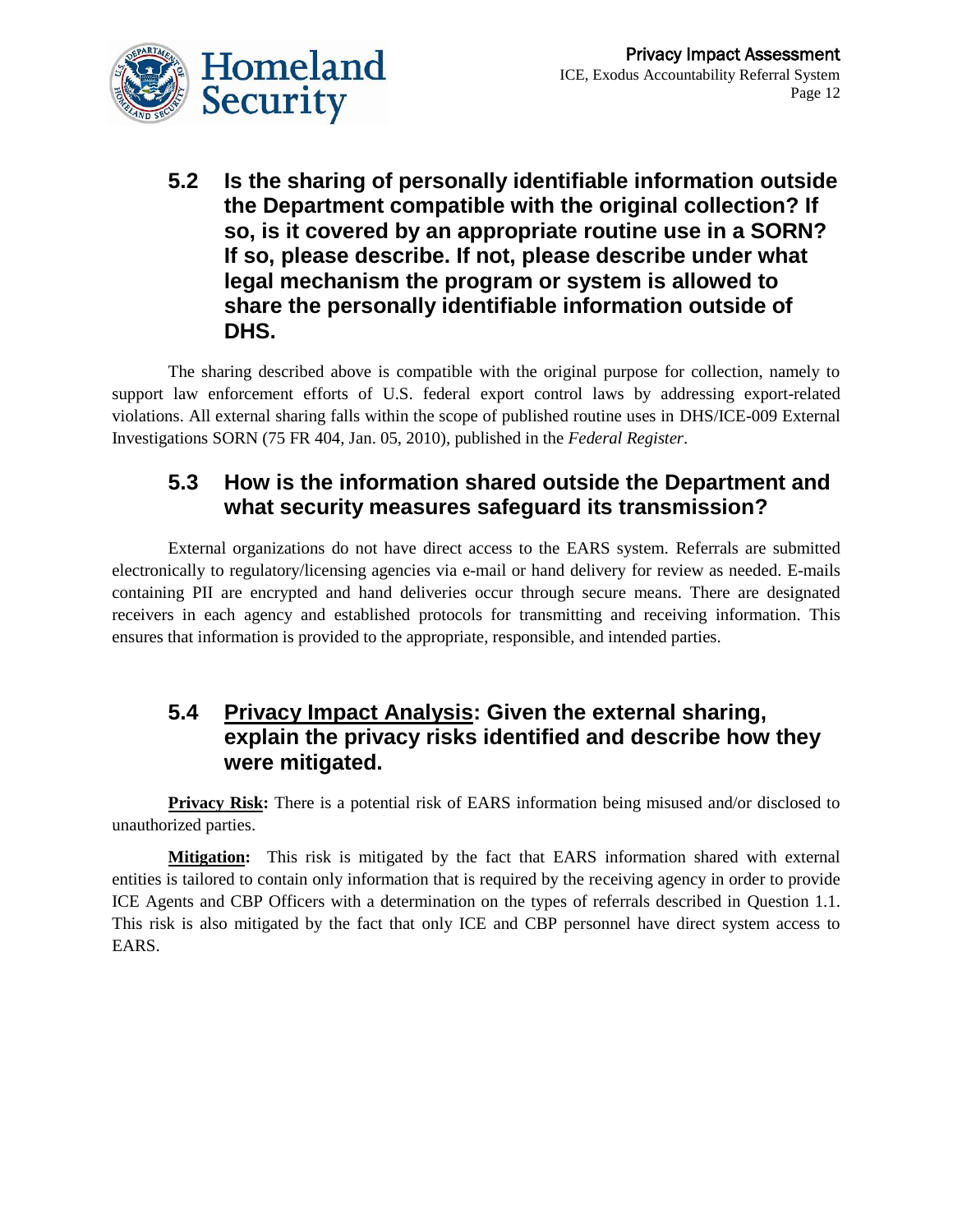

### **Section 6.0 Notice**

#### **6.1 Was notice provided to the individual prior to collection of information?**

This PIA and the External Investigations SORN serves as notice to the public of the existence of this system and the collection of this information. Given the law enforcement context in which this information is collected, affected individuals are typically not notified of the collection of their information. Applicants for export licenses may have received notice from the licensing agency at the time of the application that their information may be shared with law enforcement agencies.

#### **6.2 Do individuals have the opportunity and/or right to decline to provide information?**

Given the law enforcement context in which this information is collected, there is no opportunity for the individual to decline to provide information.

#### **6.3 Do individuals have the right to consent to particular uses of the information? If so, how does the individual exercise the right?**

Given the law enforcement context in which this information is collected, there is no right to consent to the particular uses of the information.

#### **6.4 Privacy Impact Analysis: Describe how notice is provided to individuals, and how the risks associated with individuals being unaware of the collection are mitigated.**

**Privacy Risk:** A risk exists that the public is unaware of the existence of EARS or that individuals may be unaware that their information may be maintained in this system.

**Mitigation:** Notice is provided by the publication of this PIA and the External Investigations SORN, which provides a detailed description of the types of information maintained and its uses. As previously noted, due to the law enforcement nature of these collections, individuals may not be provided with advance notice of the collection of their information. However, the safeguards described in this PIA pertaining to the collection, sharing and access to this data mitigate these risks.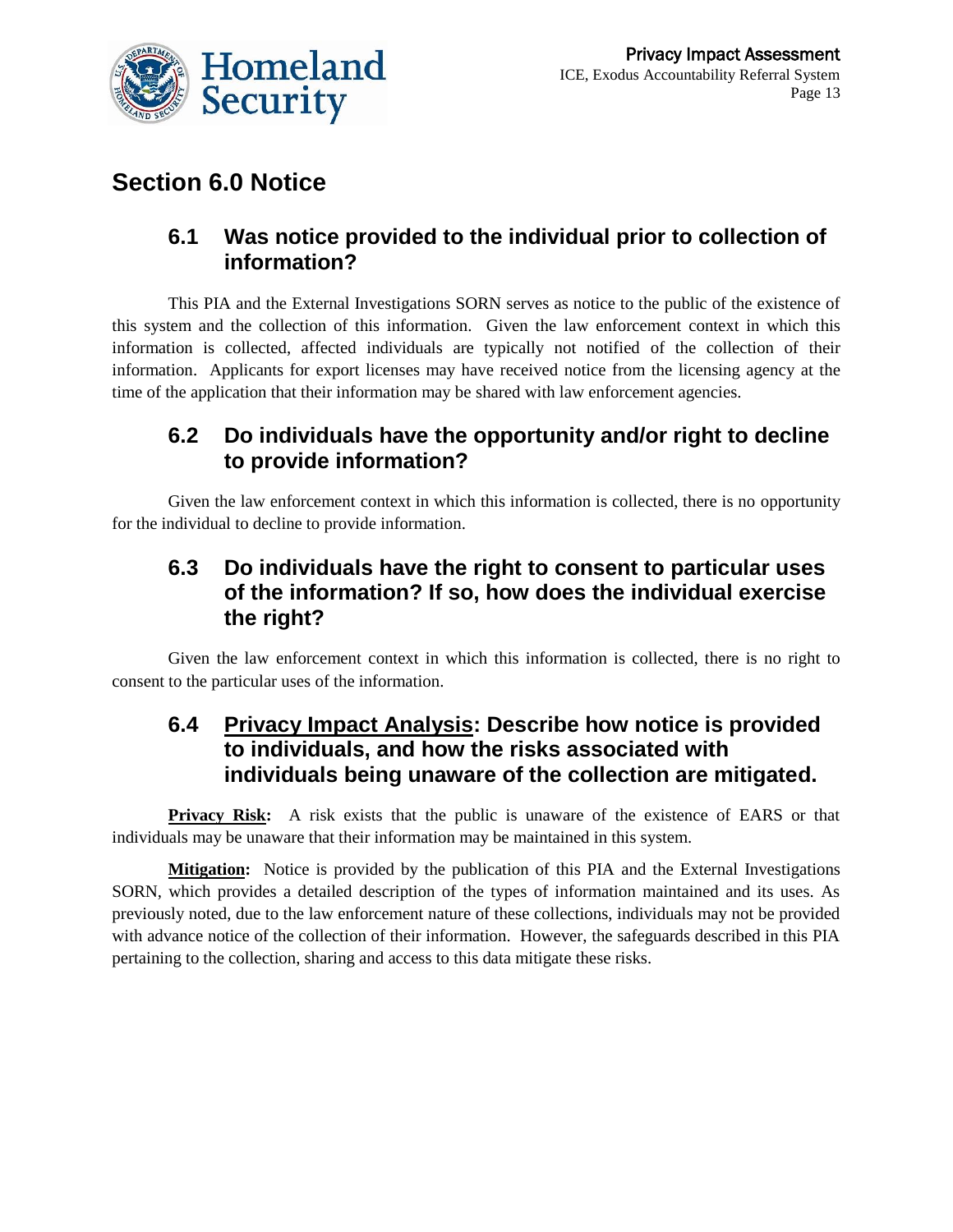

## **Section 7.0 Access, Redress and Correction**

#### **7.1 What are the procedures that allow individuals to gain access to their information?**

Individuals may request access to records about them in EARS by following the procedures outlined in the External Investigations SORN. All or some of the requested information may be exempt from access pursuant to the Privacy Act in order to prevent harm to law enforcement investigations or interests. Providing individual access to records contained in EARS could inform the subject of an actual or potential criminal, civil, or regulatory violation investigation or reveal investigative interest on the part of DHS or another agency. Access to the records could also permit the individual who is the subject of a record to impede the investigation, to tamper with witnesses or evidence, and to avoid detection or apprehension.

In addition to the procedures above, individuals seeking notification of and access to any record contained in these systems, or seeking to contest its content, may submit a request to the ICE FOIA Office. Please contact the ICE FOIA Office at (866) 633-1182 or see the ICE FOIA Office's website [\(http://www.ice.gov/foia\)](http://www.ice.gov/foia) for additional information on how to submit a FOIA. Individuals may also submit requests by fax at 202-732-0310 or by email at ice-foia@dhs.gov. If an individual believes more than one component maintains Privacy Act records concerning him or her the individual may submit the request to the Chief Privacy Officer, Department of Homeland Security, 245 Murray Drive, S.W., Building 410, STOP-0550, Washington, D.C. 20528.

#### **7.2 What are the procedures for correcting inaccurate or erroneous information?**

If individuals obtain access to the information in EARS pursuant to the procedures outlined in the External Investigations SORN, they may seek correction of any incorrect information in the system by submitting a request to correct the data. The data correction procedures are also outlined in the External Investigations SORN. All or some of the requested information may be exempt from amendment pursuant to the Privacy Act in order to prevent harm to law enforcement investigations or interests. Amendment of the records could interfere with ongoing investigations and law enforcement activities and may impose an impossible administrative burden on investigative agencies.

In addition to the procedures above, individuals seeking notification of and access to any record contained in these systems, or seeking to contest its content, may submit a request to the ICE FOIA Office. Please contact the ICE FOIA Office at (866) 633-1182 or see the ICE FOIA Office's website [\(http://www.ice.gov/foia\)](http://www.ice.gov/foia) for additional information on how to submit a FOIA. Individuals may also submit requests by fax at 202-732-0310 or by email at ice-foia@dhs.gov. If an individual believes more than one component maintains Privacy Act records concerning him or her the individual may submit the request to the Chief Privacy Officer, Department of Homeland Security, 245 Murray Drive, S.W., Building 410, STOP-0550, Washington, D.C. 20528.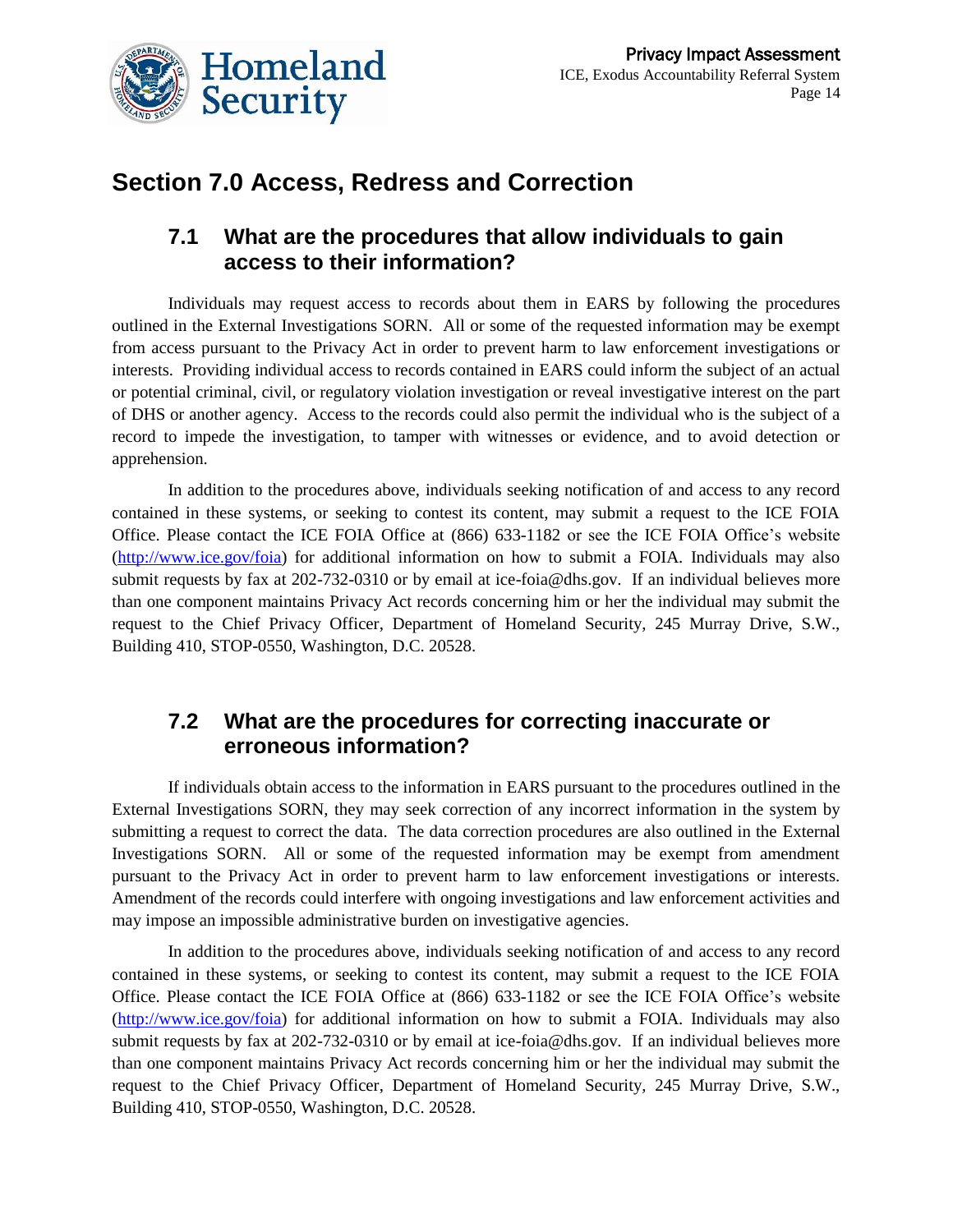

#### **7.3 How are individuals notified of the procedures for correcting their information?**

The procedure for submitting a request to correct information is outlined in the External Investigations SORN and in this PIA in Questions 7.1 and 7.2.

#### **7.4 If no formal redress is provided, what alternatives are available to the individual?**

As stated, individuals may submit Privacy Act requests for information and correction, which will be reviewed and corrected on a case-by-case basis.

#### **7.5 Privacy Impact Analysis: Please discuss the privacy risks associated with the redress available to individuals and how those risks are mitigated.**

**Privacy Risk:** There is a potential risk that an individual may be provided limited options to access and correct information about them in EARS.

**Mitigation:** Redress is available through requests made under the Privacy Act as described above; however, providing individual access and/or correction of the records may be limited for law enforcement reasons as expressly permitted by the Privacy Act. While EARS data supports ICE investigations and CBP inquiries, it is only one component of a complete criminal investigation. ICE agents fully investigate suspected criminal violations of federal export control laws to ensure they have complete information before taking any action against an individual or entity. EARS information that is used against any individual or entity in court is subject to challenge for accuracy and completeness under the rules of evidence and due process standards.

## **Section 8.0 Technical Access and Security**

*The following questions are intended to describe technical safeguards and security measures.*

#### **8.1 What procedures are in place to determine which users may access the system and are they documented?**

EARS access must be authorized in writing by the ICE or CBP user's supervisor first and then granted by an EARS administrator designated by the ICE Section Chief who oversees both ICE and CBP requests through ECC. This process ensures that access is appropriate and related to the individual's official duties. Based on the user's role, the user's ability to view and edit information is restricted. The following user roles are applied to EARS users:

> **ICE Special Agents and CBP Officers:** These users may create new referrals and view  $\bullet$ responses from regulatory agencies entered into EARS by authorized users. This user role has the ability to view other users' submitted referrals and responses in a "read only"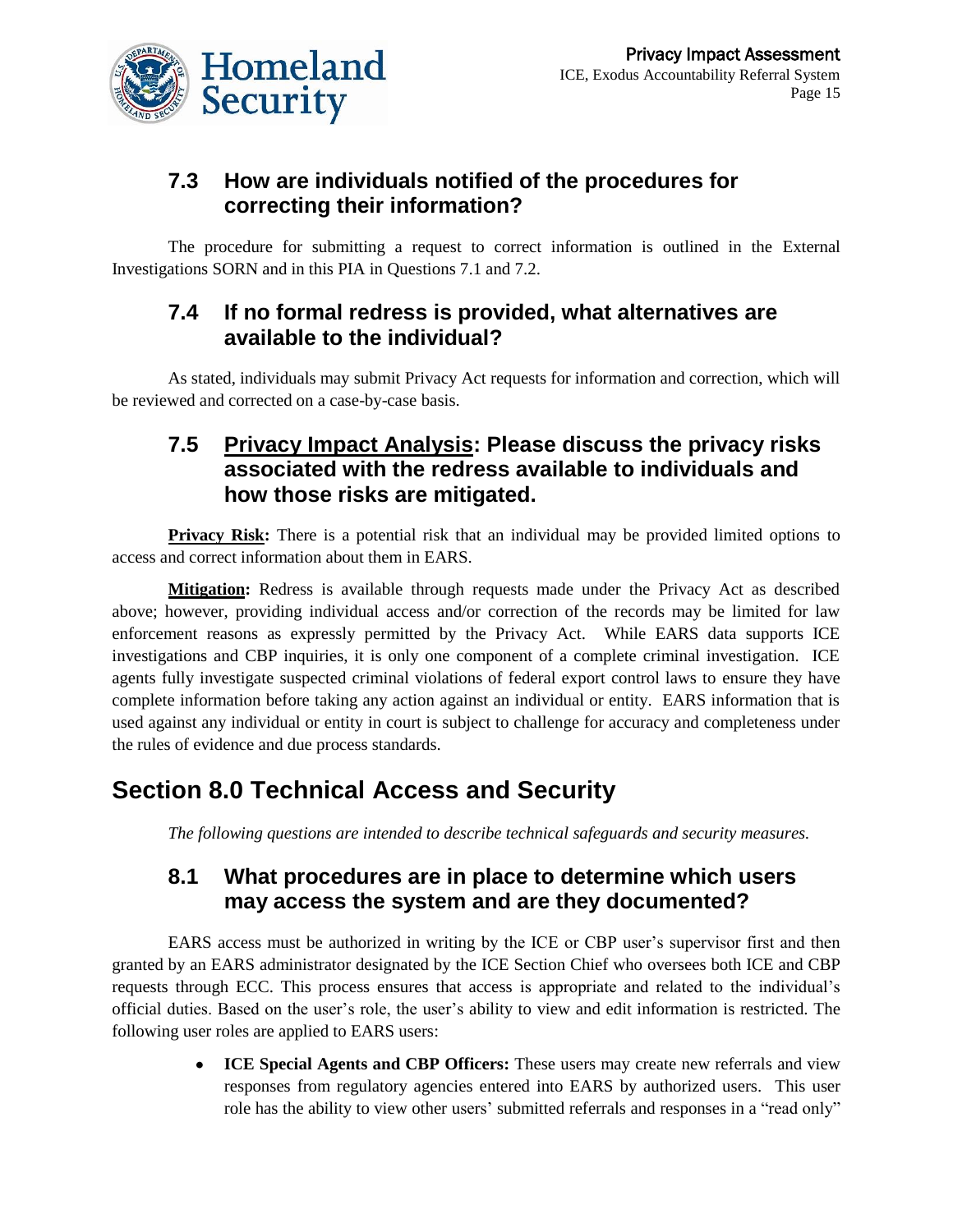

mode. Users in this role may only view referrals within their area of responsibility (i.e., respective field office(s) based on user's role) and may only make edits to their own matters. The system separates these users into either ICE Special Agents or CBP Officers, but the user privileges are identical.

- **ECC Program Manager:** The ECC program manager reviews and approves each new referral before it is sent to the responsible licensing agency, and will upload responses from the agency. In this role, the user has the ability to view and edit all EARS records.
- **System Administrator:** EARS administrators prepare and process requests to access  $\bullet$ EARS and upload returned responses from the regulatory agencies. These users can view and edit all EARS records.

Although EARS administrators are able to view and edit all EARS requests, any user actions, including those made my EARS administrators are captured in the audit log in the database.

#### **8.2 Will Department contractors have access to the system?**

Yes, contractors have access to the EARS system. They are comprised of technical staff that perform system maintenance and updates/upgrades and trouble-shoot the EARS system. Contractors are required to hold security clearances in order to have access to the EARS system. Just as ICE and CBP government personnel, contractors are granted access to EARS based on their job role.

#### **8.3 Describe what privacy training is provided to users either generally or specifically relevant to the program or system?**

All ICE and CBP personnel and contractors complete annual mandatory privacy and security training and training, the Culture of Privacy Awareness and the Information Assurance Awareness Training. In addition, prior to accessing VIIS, users are required to acknowledge its rules of behavior/user agreement.

#### **8.4 Has Certification & Accreditation been completed for the system or systems supporting the program?**

The Certification and Accreditation process is in progress but is expected to be completed in June 2010.

#### **8.5 What auditing measures and technical safeguards are in place to prevent misuse of data?**

EARS uses database-level auditing to capture information associated with viewing, querying, adding, updating, or deleting of records in the dataset, and the user that performed the activity. EARS tracks user's logon and logoff activities, including the date and time, failed login attempts, pages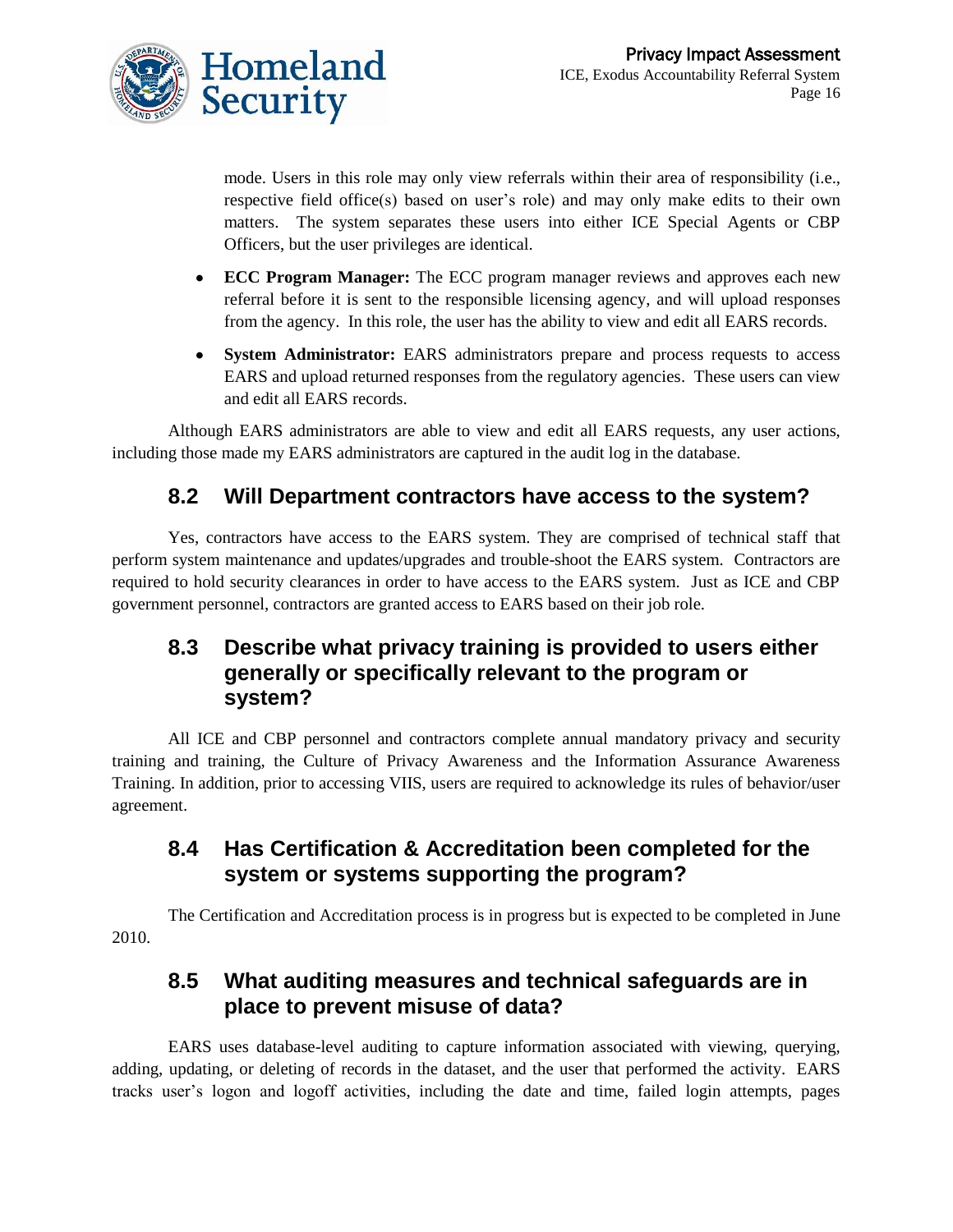

accessed, and any modifications that users make to the system. If the user attempts and fail to login to the EARS multiple times in a short period, the user's account will be permanently disabled until the user contacts an administrator or Security Control Officer (SCO) to reactivate the account.

EARS maintains an audit trail with processes that include monitoring, analysis, and reporting. Audit logs are reviewed by technical support if misuse is alleged or suspected. Additionally, EARS runs within the DHS network and is protected by DHS network firewalls. EARS can only be accessed via the DHS ICE/CBP networks. Users can access those networks via VPN connection. However, Secure Socket Layer (SSL) encryption is employed to mitigate unauthorized remote access.

**8.6 Privacy Impact Analysis: Given the sensitivity and scope of the information collected, as well as any information sharing conducted on the system, what privacy risks were identified and how do the security controls mitigate them?**

**Privacy Risk:** There is a risk that personal information will be accessed and used inappropriately.

**Mitigation:** The privacy risk cited above is mitigated by the use of audit mechanisms that log and monitor user activity. Security training that discusses how to protect sensitive information also mitigates these risks. The extent of users' access is based upon users' functions and information needs to mitigate unauthorized access to and the misuse of sensitive data. Additionally, DHS has procedures in place to ensure that all information system resources, including the EARS and VIIS go through a system security certification and accreditation process that reviews security mechanisms and procedures in place, and ensures they are operating in accordance with established policies. Lastly, only ICE and CBP personnel are granted access to the EARS which allows ICE to underscore and promote essential privacy principles amongst ICE and CBP personnel, including limited use and disclosure.

## **Section 9.0 Technology**

*The following questions are directed at critically analyzing the selection process for any technologies utilized by the system, including system hardware, RFID, biometrics and other technology.* 

#### **9.1 What type of project is the program or system?**

EARS is an operational system that is a web based application accessible via the ICE and CBP intranets.

#### **9.2 What stage of development is the system in and what project development lifecycle was used?**

The DHS ICE EIU/MO Exodus Accountability Referral System is currently in the Operational and Maintenance phase of the ICE System Development Lifecycle.